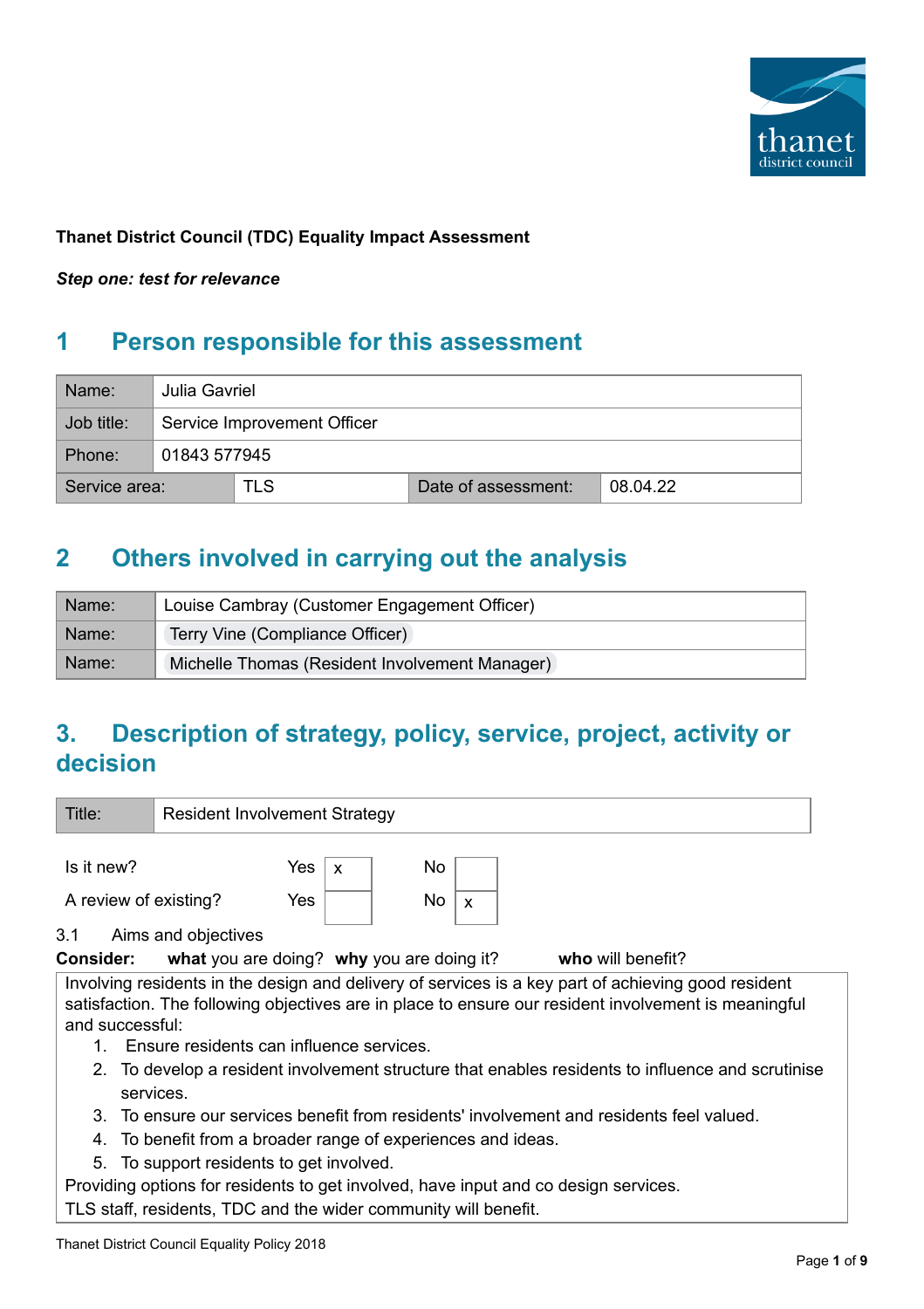#### 3.2 What outcomes are expected? Who is expected to benefit?

Housing services will be influenced and scrutinised by residents. Residents' satisfaction will improve.. Barriers will be broken down to enable transparency, effective communication, involvement and with a stronger bond between resident and landlord (TDC).

There will be better communication between residents and staff.

## **4 Who is affected?**

4.1 Which groups or individuals does the strategy, policy, service, project, activity or decision affect? For example, the Council, employees (including temporary workers), other public authorities, contractors, partner organisations, wider community, others.

Residents, staff, TDC and the wider community will be affected by this strategy.

4.2 Does the strategy, policy, service, project, activity or decision relate to a service area with known inequalities? (Give a brief description).

Social housing is known to have a disproportionate number of residents with additional support needs.

### **5 Equality Act 2010**

How does the strategy, policy, service, project, activity or decision actively meet the public sector equality duties to:

**Eliminate unlawful discrimination** (including harassment, victimisation and other prohibited conduct

Objective 4 page 8

A statement of equal opportunities and anti-discrimination will form part of all engagement activity, as set out in the Resident Involvement Code of Conduct and be included in the terms of reference for all formal groups.

We will aim to measure satisfaction with the service by different equality characteristics to ensure we are providing a fair and equitable service.

**Advance equality of opportunity** (between people who share a protected characteristic and people who do not share it)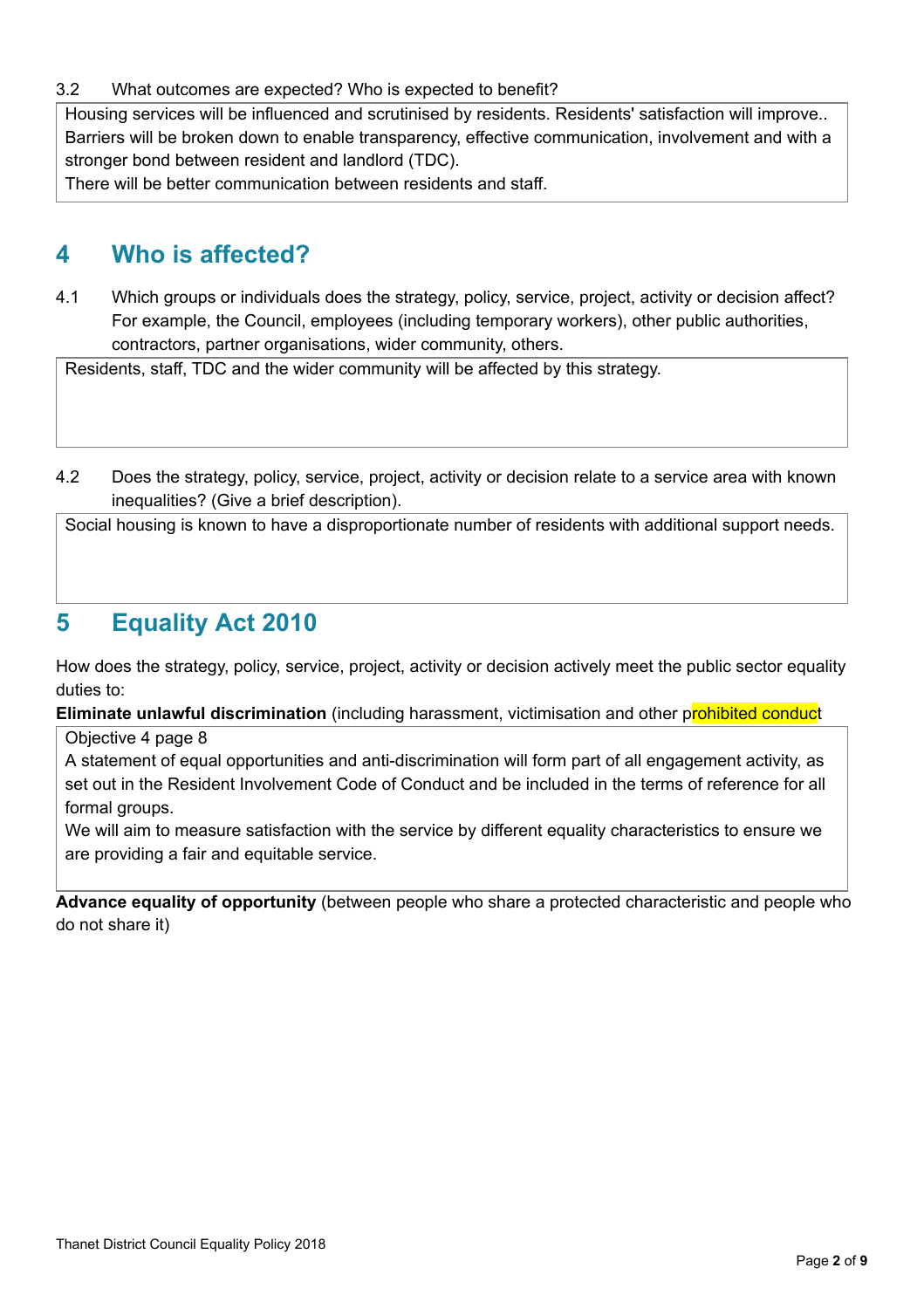#### Objective 4 page 8

We will develop and maintain a profile of our residents. We will monitor the diversity of our engaged residents to ensure appropriate representation across our engagement activities.

We will actively encourage engagement from under-represented groups in recruitment drives and through promotional activities.

We will aim to increase resident's capacity and willingness to engage by accommodating their particular needs and requirements, as far as reasonably practicable.

In engagement and promotion this means asking whether any assistance is required, particularly in relation to physical accessibility, venue location, diet, language, sight or hearing difficulties and religious or cultural practices, and residents availability.

**Foster good relations** (between people who share a protected characteristic and people who do not share it). Could it have an adverse impact on relations between different diverse groups?

Objective 4 page 8

.…will actively encourage wider representation at meetings and events to promote greater interaction and inclusion.

We will actively engage with wider external groups (e.g. religious/LGBTQ+/minority groups) in community projects to help understand the needs and capture the views of different groups within the community.

# **6 Priority**

The following questions will help you to identify whether this 'service' is a high priority. Please answer all questions with particular reference to the protected characteristics; race, gender, gender reassignment, disability, religion or belief, sexual orientation, age, marriage and civil marriage/partnership and pregnancy and maternity.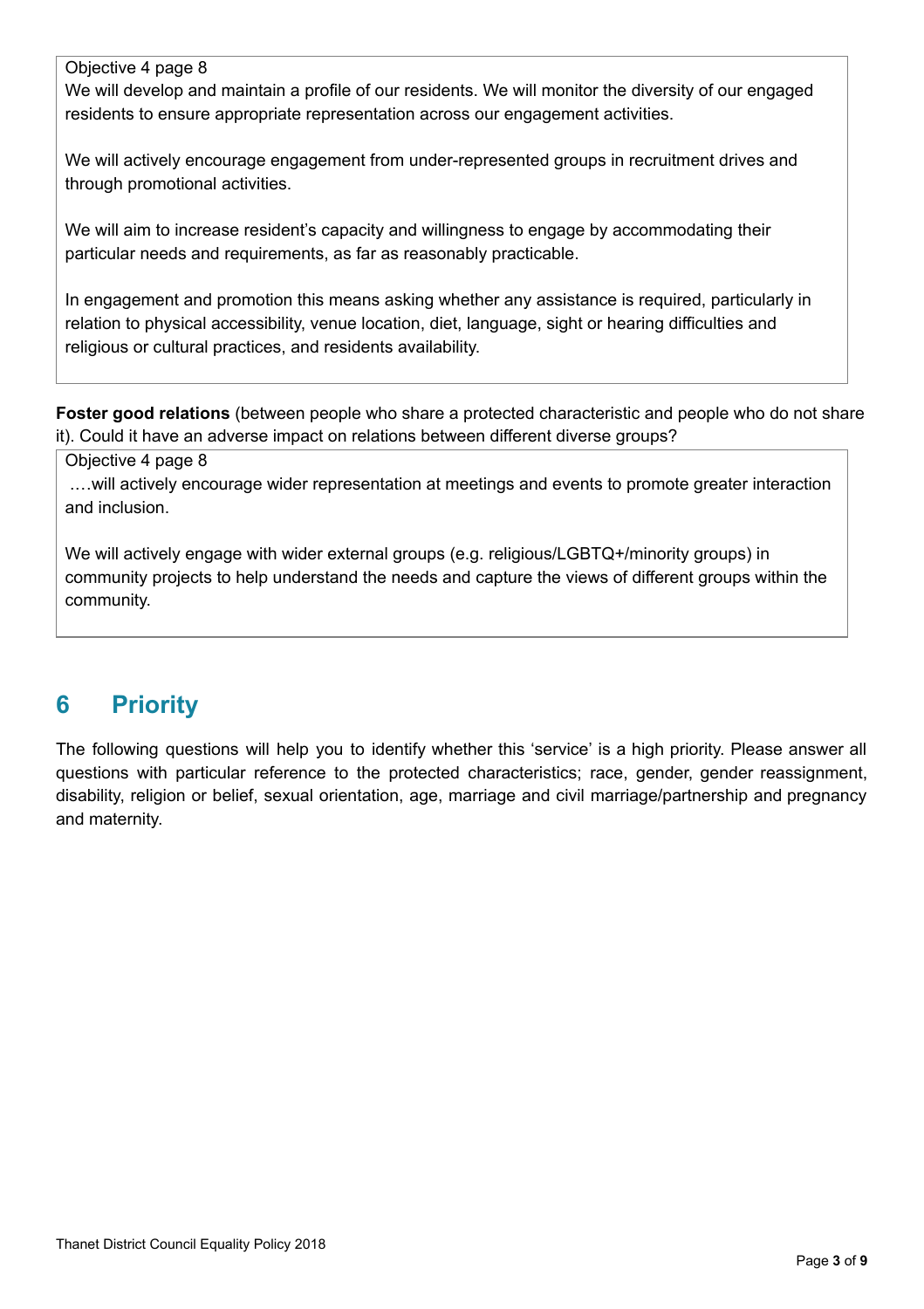### **Please provide a comment for each answer, providing evidence for your answer, regardless whether you have answered yes or no.**

| <b>Questions</b>                                                                                                                                                                                                                                                         | <b>Yes</b> | <b>No</b> |  |
|--------------------------------------------------------------------------------------------------------------------------------------------------------------------------------------------------------------------------------------------------------------------------|------------|-----------|--|
| 1. Are there any particular groups who may have trouble accessing the 'service'?                                                                                                                                                                                         |            | X         |  |
| Comments: Designed to enable access and maximise opportunities to get involved<br>in a way that suits residents                                                                                                                                                          |            |           |  |
| 2. Does your information suggest that some groups of people are less satisfied than<br>others with this 'service'?                                                                                                                                                       | X          |           |  |
| <b>Comments:</b>                                                                                                                                                                                                                                                         |            |           |  |
| Our 2021 Survey highlighted that residents wanted opportunities to get involved and<br>improved communication.                                                                                                                                                           |            |           |  |
| The strategy addresses and provides provision for more opportunities for residents to get<br>involved.                                                                                                                                                                   |            |           |  |
| 3. Will this service have a significant impact on any of our<br>residents?                                                                                                                                                                                               |            | X         |  |
| <b>Comments:</b>                                                                                                                                                                                                                                                         |            |           |  |
| There is a potential for this strategy to have a significant positive impact.                                                                                                                                                                                            |            |           |  |
| 4. Do you have any evidence that discrimination, harassment and/or victimisation could<br>occur as part of this service?                                                                                                                                                 | X          |           |  |
| <b>Comments:</b>                                                                                                                                                                                                                                                         |            |           |  |
| Residents have been victimised by other residents for becoming involved. The Strategy<br>supports the Code of Conduct for all involvement opportunities. Groups are required to<br>have TOR (Terms of Reference) in place and code of conduct has been used effectively. |            |           |  |
| 5. Do you think the service will hinder communication and negatively impact relations<br>between the organisation and its employees, residents, contractors or anyone else?                                                                                              |            | x         |  |
| <b>Comments:</b>                                                                                                                                                                                                                                                         |            |           |  |
| No. The opposite is true.                                                                                                                                                                                                                                                |            |           |  |
| 6. Does this service need to improve the way in which it is communicated to people who<br>have literacy, numeracy or any other access needs?                                                                                                                             |            |           |  |
|                                                                                                                                                                                                                                                                          |            |           |  |
| <b>Comments:</b><br>No. It will be communicated in multiple ways including verbally.                                                                                                                                                                                     |            |           |  |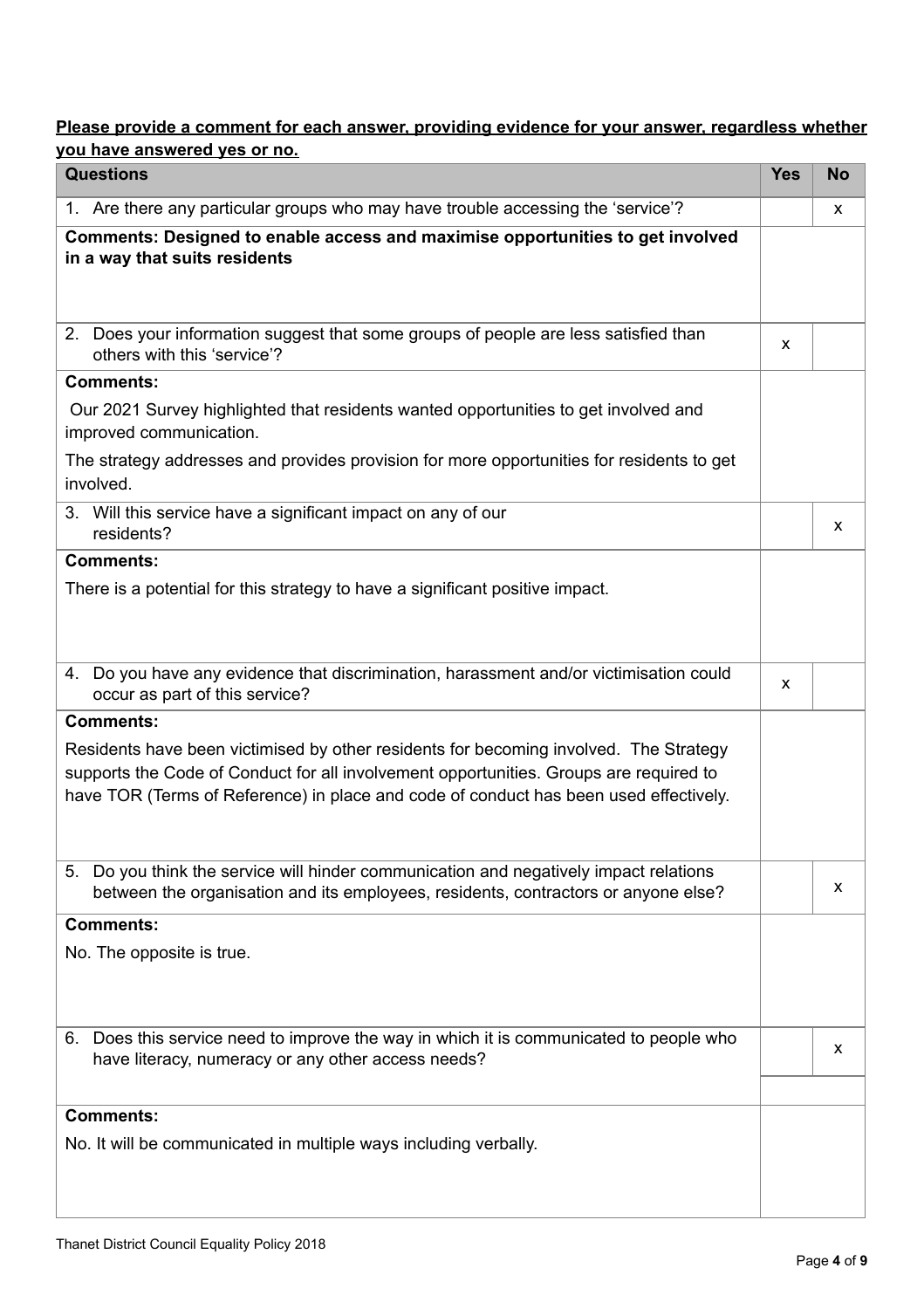| Does consultation need to be carried out?<br>7                                           |  |
|------------------------------------------------------------------------------------------|--|
| <b>Comments:</b><br>A consultation has already been held and has informed this strategy. |  |

In order to assess the priority of your '**service**' please complete the table below by adding up how many questions you answered yes to and following the appropriate action.

| <b>Priority</b> | <b>Number of</b><br>questions<br>answered 'yes' | Rating | <b>Action</b>                                                                                                                                                    |
|-----------------|-------------------------------------------------|--------|------------------------------------------------------------------------------------------------------------------------------------------------------------------|
| High            | 3 or more                                       |        | Continue to section 2                                                                                                                                            |
| Medium          | 1 to 2                                          |        | Please provide evidence to any questions you<br>answered 'yes' to in section 1.<br>Test for relevance complete (sometimes a full<br>assessment may be required). |
| Low             |                                                 |        | Test for relevance complete.                                                                                                                                     |

If, following the completion of the test for relevance, a full assessment is not required, go straight to **the declaration. If a full assessment is required, go to Step two: full equality impact assessment.**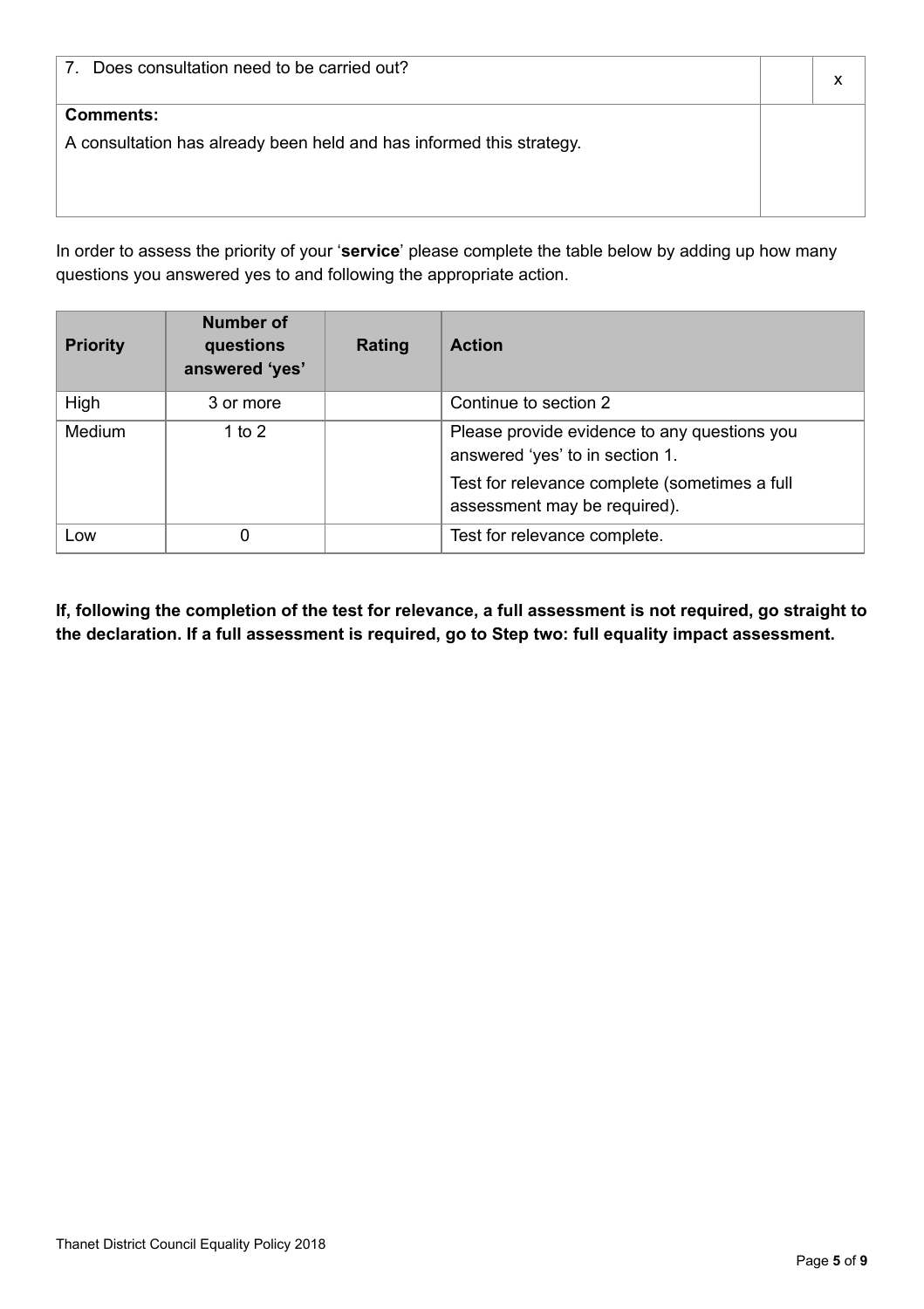#### *Step two: full equality impact assessment*

*1 Could the strategy, policy, service, project, activity or decision have a negative, positive or neutral effect on groups or individuals?*

### **Consider:**

**What** you are doing? **Why** you are doing it? **How** you **are doing it? Who** can access the service easily and who may not be able to access the service and **why**? **The full analysis explores ways to reduce or eliminate barriers and/or negative impacts.**

| <b>Protected characteristics</b>                                                                                                                                                                                                              |  | P<br>Ο<br>$\mathbf{s}$<br>t<br>$\mathbf v$<br>e | N<br>$\mathbf e$<br>u<br>t<br>r<br>a | <b>Evidence/Reasoning</b><br>(Consider any barriers which will have negative<br>impact and/or good practices giving positive impact) |
|-----------------------------------------------------------------------------------------------------------------------------------------------------------------------------------------------------------------------------------------------|--|-------------------------------------------------|--------------------------------------|--------------------------------------------------------------------------------------------------------------------------------------|
| Age                                                                                                                                                                                                                                           |  |                                                 |                                      | <b>Recommendations:</b>                                                                                                              |
| <b>Consider:</b>                                                                                                                                                                                                                              |  |                                                 |                                      |                                                                                                                                      |
| The way younger and<br>$\bullet$<br>older people access<br>services may be<br>different<br>Use of technology<br>Child care/care of other<br>dependant<br>Timings/flexibility, such<br>$\bullet$<br>as work patterns<br>Transport arrangements |  |                                                 |                                      |                                                                                                                                      |
| Venue location                                                                                                                                                                                                                                |  |                                                 |                                      |                                                                                                                                      |
| Disability (Includes: physical,<br>learning, sensory (deaf/blind),<br>mental health)                                                                                                                                                          |  |                                                 |                                      | <b>Recommendations:</b>                                                                                                              |
| <b>Consider:</b>                                                                                                                                                                                                                              |  |                                                 |                                      |                                                                                                                                      |
| Communication<br>methods<br>Accessibility - venue,<br>location, transport<br>Range of support<br>needed to participate<br>Hearing<br>Loops/Interpreters<br><b>Disability awareness</b><br>training for employees                              |  |                                                 |                                      |                                                                                                                                      |
| Race (Includes; gypsy,<br>travelling, refugee and migrant                                                                                                                                                                                     |  |                                                 |                                      | <b>Recommendations:</b>                                                                                                              |
| communities)                                                                                                                                                                                                                                  |  |                                                 |                                      |                                                                                                                                      |
| <b>Consider:</b>                                                                                                                                                                                                                              |  |                                                 |                                      |                                                                                                                                      |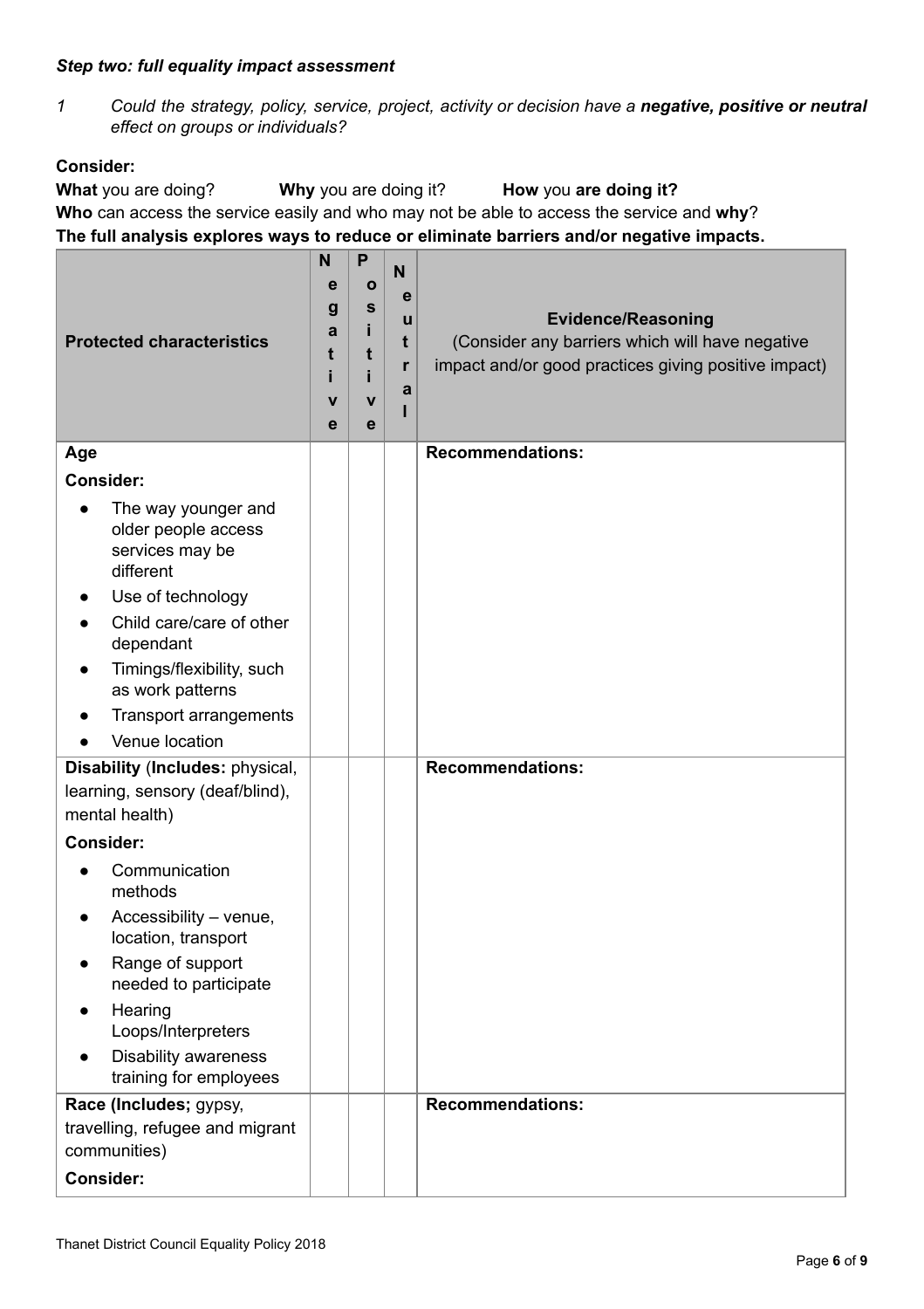| $\bullet$        | The size of the BME<br>communities that your<br>service/project affects.                                                                     |                         |
|------------------|----------------------------------------------------------------------------------------------------------------------------------------------|-------------------------|
|                  | Language(s)<br>spoken/understood.                                                                                                            |                         |
|                  | Culture, such as<br>hygiene, clothing,<br>physical activities, mixed<br>gender activities.                                                   |                         |
|                  | What access support<br>can you offer?                                                                                                        |                         |
|                  | Religion, faith or belief                                                                                                                    | <b>Recommendations:</b> |
| <b>Consider:</b> |                                                                                                                                              |                         |
| $\bullet$        | The diversity within the<br>communities that your<br>service/project affect                                                                  |                         |
|                  | Prayer times, meal<br>times, food (some<br>religions do not eat<br>meat), cultural habit or<br>belief, religious holidays<br>such as Ramadan |                         |
|                  | Awareness training for<br>employees                                                                                                          |                         |
|                  | <b>Pregnancy and maternity</b>                                                                                                               | <b>Recommendations:</b> |
| <b>Consider:</b> |                                                                                                                                              |                         |
|                  | Flexible hours of the<br>service/project                                                                                                     |                         |
|                  | Is there access to<br>private area for<br>breastfeeding mothers?                                                                             |                         |
| Gender           |                                                                                                                                              | <b>Recommendations:</b> |
| <b>Consider:</b> |                                                                                                                                              |                         |
|                  | The impact on men and<br>women                                                                                                               |                         |
|                  | Child care/care of other<br>dependant                                                                                                        |                         |
|                  | Mixed/single gender<br>groups/activities                                                                                                     |                         |
|                  | Timing of<br>services/projects                                                                                                               |                         |
|                  | <b>Sexual orientation (Includes:</b>                                                                                                         | <b>Recommendations:</b> |
|                  | lesbian, gay, bisexual)                                                                                                                      |                         |
| <b>Consider:</b> |                                                                                                                                              |                         |
|                  | LGB people should feel<br>safe to disclose their<br>sexual orientation<br>without fear of prejudice                                          |                         |
| $\bullet$        | Make it clear you<br>recognised civil                                                                                                        |                         |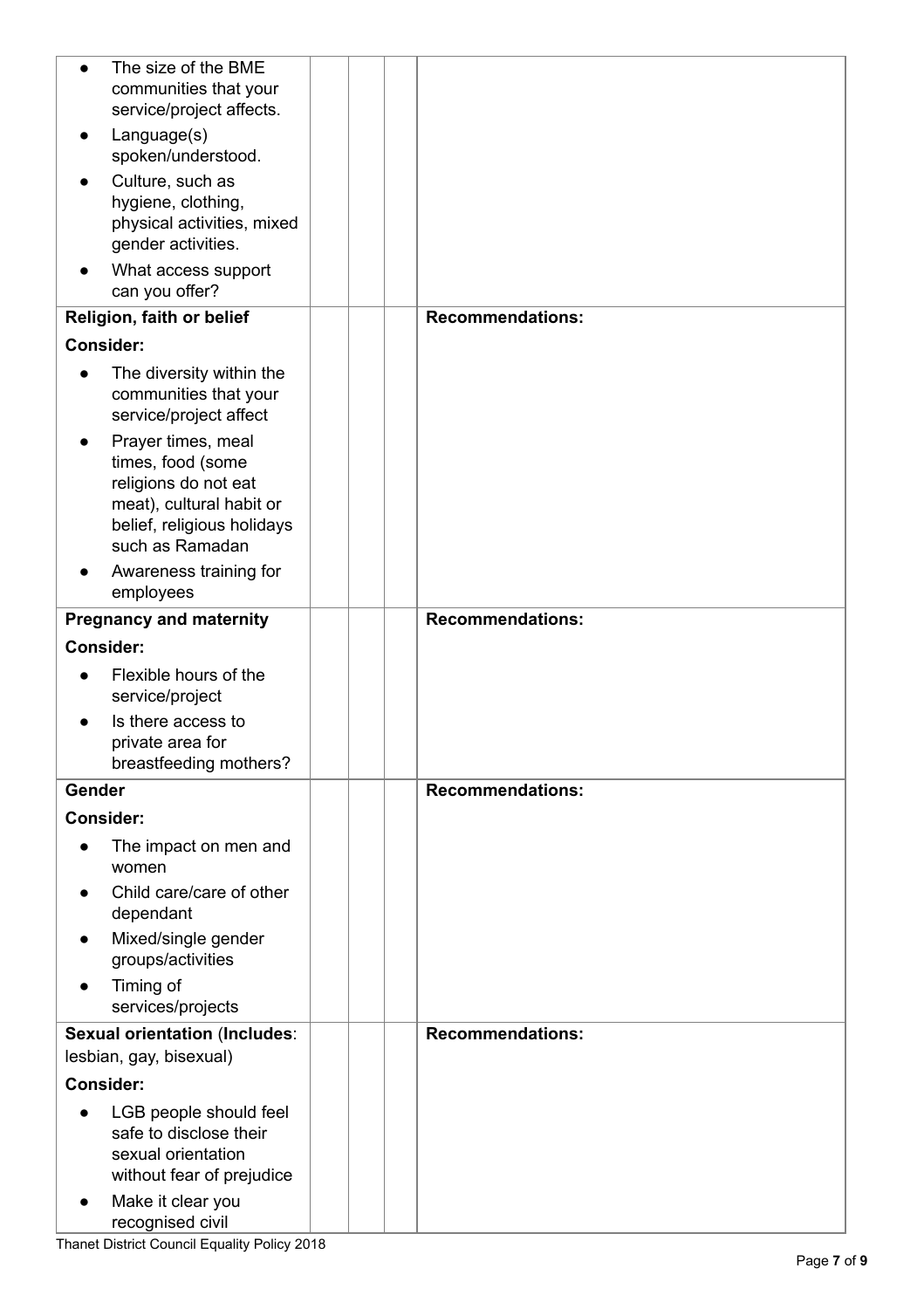| marriage and<br>partnerships                                                                     |                         |
|--------------------------------------------------------------------------------------------------|-------------------------|
| Awareness training for<br>employees                                                              |                         |
| <b>Transgender</b>                                                                               | <b>Recommendations:</b> |
| <b>Consider:</b>                                                                                 |                         |
| Trans people should be<br>able to disclose their<br>gender identity without<br>fear of prejudice |                         |
| Making it clear you have<br>$\bullet$<br>a Trans policy and<br>process                           |                         |
| Awareness training for<br>employees                                                              |                         |
| <b>Marriage and civil</b><br>marriage/partnership                                                | <b>Recommendations:</b> |
| <b>Consider:</b>                                                                                 |                         |
| All couples or partners,<br>regardless of gender,<br>should be able to access<br>services        |                         |

| <b>Outsourced services</b>                                         |  |
|--------------------------------------------------------------------|--|
| If your policy/process is partly or wholly provided by external    |  |
| organisations/agencies (such as Civica or Capita), please list any |  |
| arrangements you plan to ensure that they promote equality and     |  |
| diversity. Include this in your improvement plan                   |  |
| Relations between different equality groups                        |  |
| Does your assessment show that a strategy, policy or process       |  |
| may amount to potential adverse impact between different           |  |
| equality groups? If yes please explain how the improvement plan    |  |
| is going to tackle this issue                                      |  |
|                                                                    |  |
| <b>Consultation responses</b>                                      |  |
| Summary of replies from individuals and stakeholders consulted     |  |
| including any previous complaints on equality and diversity issues |  |
| about the strategy, policy or process                              |  |
|                                                                    |  |

| Summary of recommendations |        |                |  |  |
|----------------------------|--------|----------------|--|--|
| <b>Actions</b>             | By Who | <b>By When</b> |  |  |